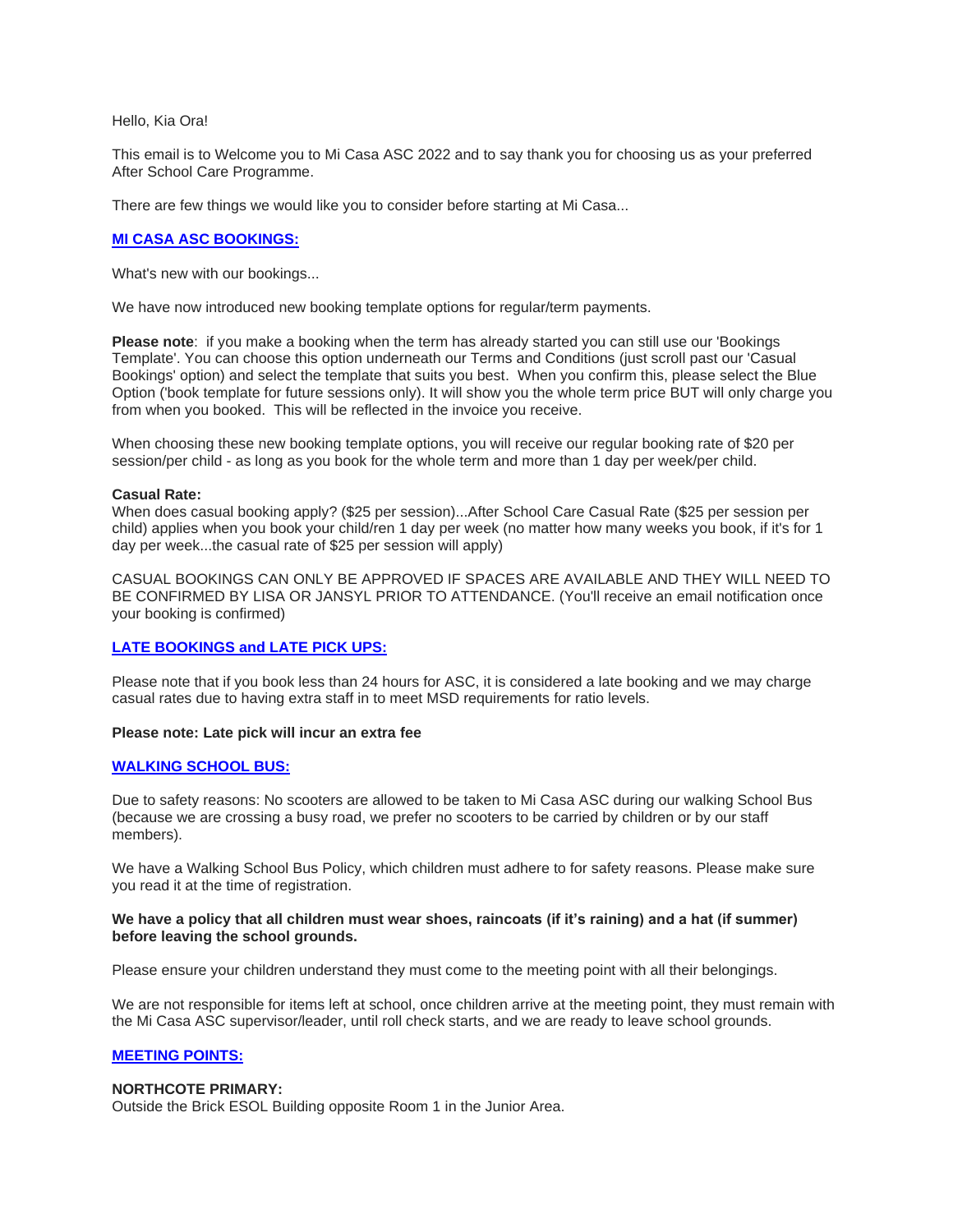# **ST MARY'S PRIMARY:**

Inside the gate entrance on Onewa Roadside, down from the Church, next to the Sandpit.

For more details on our Walking School Bus please refer to our Walking bus Policy by going to our website for further information: [www.micasaasc.co.nz](http://www.micasaasc.co.nz/)

# **WHAT TO BRING TO MI CASA ASC:**

- WATER BOTTLE

- HAT

- IF YOUR CHILD/REN HAS A MEDICAL CONDITION: (eg,asthma...PLEASE NOTIFY US and let us know if a blue puffer will be carried inside their bags.

- PLEASE DO NOT BRING ITEM FROM HOME OR TOYS.

## **AUTHORISED PEOPLE TO COLLECT YOUR CHILDREN**:

**INCLUDE ALL AUTHORISED PEOPLE COLLECTING CHILDREN, THIS WAY THE NAME WILL SHOW IN OUR ATTENDANCE SYSTEM. We will not allow your child to leave with someone else without your permission.**

PLEASE NOTE: If your child is being picked up by someone other than those stated on your enrolment form, let us know in advance (by email).

### **ENTRANCE**:

During Covid 19 restrictions our entrance for drop off and pickups will be through the Deck area (next to driveway). During winter you may enter through the carpark entrance at the back.

### **QR CODES - SIGN IN / OUT:**

Please sign In and out your child/dren on the QR code provided at the entrance area.

**Please note: aimy plus QR CODE booking system will require a QR app reader or you can go to your camera if you gave an iPhone.**

**QR Covid 19 scanning (when required) will be displayed at the entrance area, you'll need the Covid 19 app to scan this code.**

#### **VACCINE PASS:**

Only required when a Vaccination Pass is mandated. In this instance a Vaccine Pass is needed In order to enter our premises, however we do prefer 'contactless' collection via the he deck entrance. For reasons that you may have to enter the premises, we would appreciate an email copy of your Vaccine Passport, so we won't have to check this every single time.

## **PARKING:**

Please park your cars at the carpark located at the back of the church. Please do not stop your vehicles in the middle of the driveway.

**Please Drive slowly around our driveway/carpark area, as children will be walking/running in this area (especially during drop off or collection time)**

#### **ALLERGIES:**

**Please notify us by email of any Allergies.**

**We also need to know in advance of any food intolerance or any social, cultural or behavioural requirements your child/ren might have that we will need to be aware of before commencing at Mi Casa ASC**